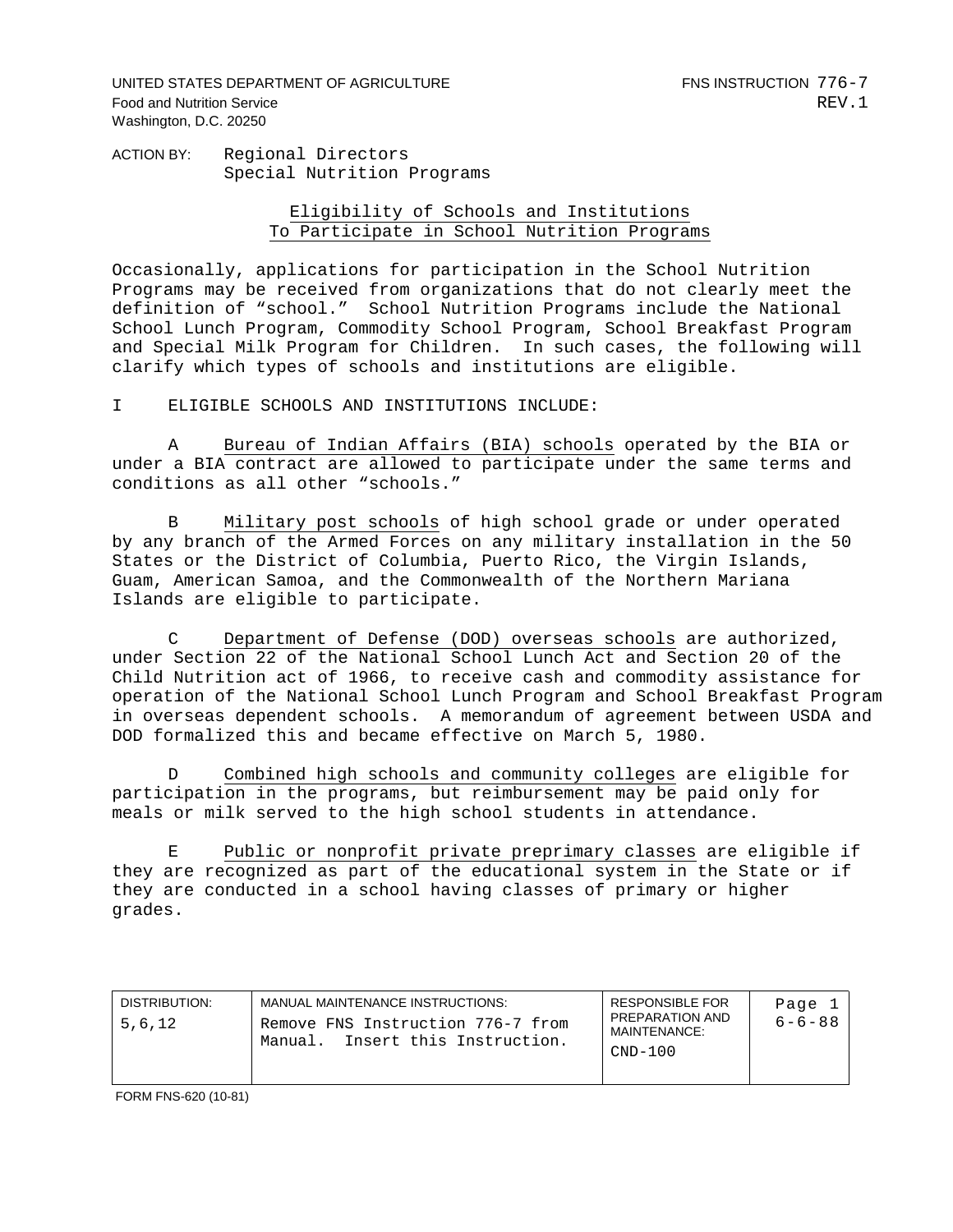F Split-session kindergarten programs in schools that participate in a meal service program authorized by the National School Lunch Act and Child Nutrition Act may receive the Special Milk Program for children attending splitsession kindergarten who do not have access to the meal service.

 G Nonresidential nonprofit child care institutions may participate in the Special Mild Program provided that they do not participate in a meal service program authorized by the National School Lunch Act or the Child Nutrition Act of 1966.

 H Public or nonprofit private residential child care institutions that have temporary clientele, such as runaway shelters, are eligible to participate as long as the institution operates on a continuous basis.

 I Nonprofit residential child care institutions and institutions where both children and adults are in residence. If an institution primarily serves and cares for adults, the institution may participate in the School Nutrition Programs if the residing children are located in a distinct part of the institution (such as a separate wing or area) designated primarily for the care of children. In such an institution, as well as in an institution which operates principally for the care of children, but also has adults (persons 21 chronological years of age and over) in residence, only those reimbursable meals served to children may be claimed for reimbursement.

 J GED programs or regular high school completion programs which operate during regular school hours in an eligible school may participate in the meal service. Reimbursement may be claimed for meals served to the students attending such programs in accordance with program regulations.

II INELIGIBLE SCHOOLS AND INSTITUTIONS INCLUDE:

 A Child care institutions. Except in Puerto Rico, non-residential child care institutions (including nursery school) are ineligible to participate in the National School Lunch Program, Commodity School Program and the School Breakfast Program.

 B Residential summer camps that participate in the Summer Food Service Program for children are ineligible to participate.

 C Residential child care institutions (RCCIs) which operate only on weekends are ineligible to participate because they do not provide continuous child care service.

> Page 2 6-6-88